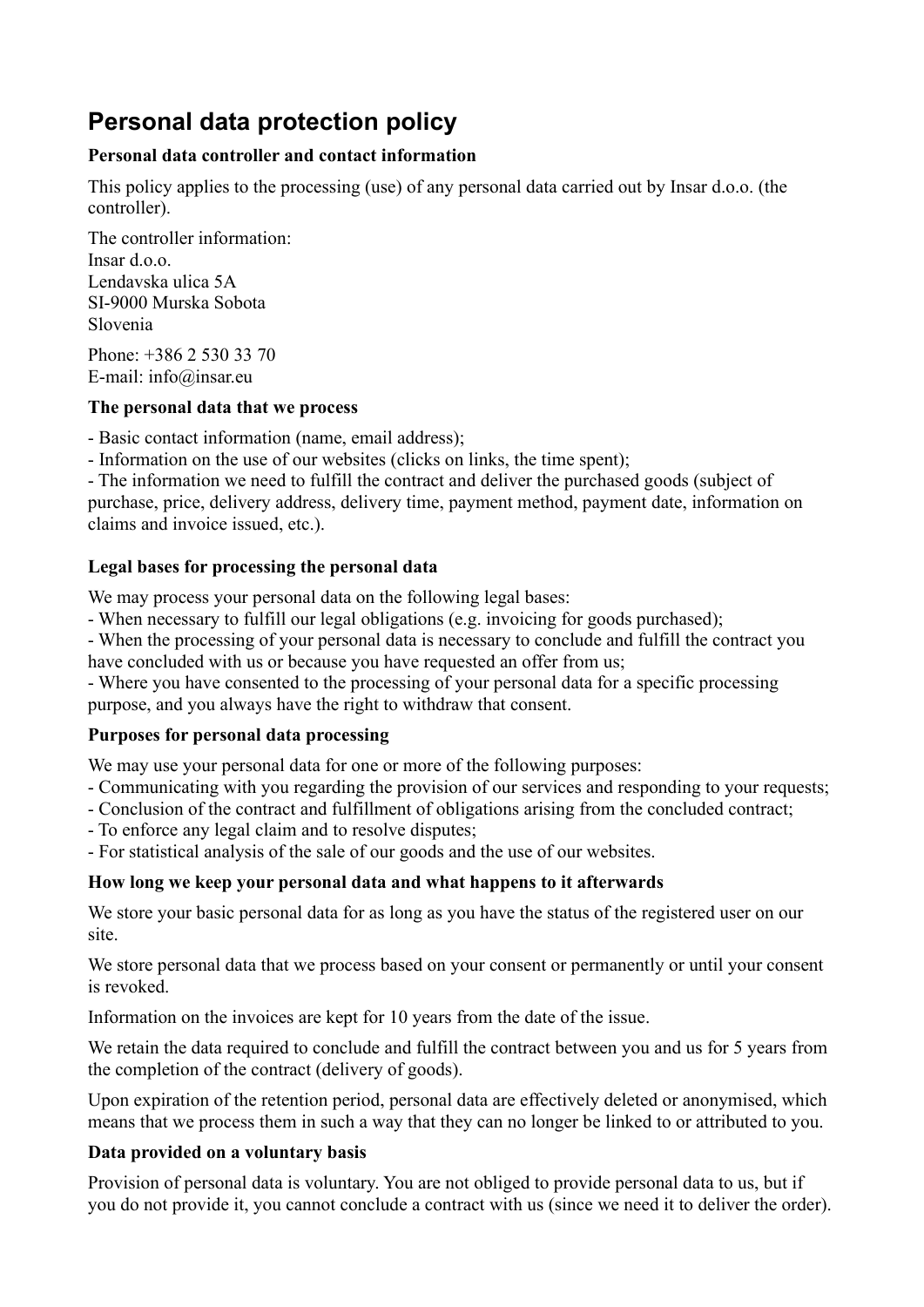### **Who has access to your personal data**

We do not share your personal data and do not make it available to third parties (outside Insar d.o.o., except to those who have concluded a contract with us, on the basis of which they perform certain data processing tasks and are obliged to comply with the legislation regarding the processing and protection of personal data (contractual data processors)). The contractual data processors to whom we provide personal information are:

- Software solution providers;
- Delivery service.

The contractual data processors may process personal data only within our instructions and may not process personal data for their own purposes. They and their employees are committed to protecting the confidentiality of your personal data.

#### **What are your rights regarding personal data, how you can revoke your consent to the processing and what are the consequences of revocation**

You have the following rights regarding your personal data: - To request from us at any time:

- To confirm that we process your personal data;
- To give you access to personal data and the following information: purposes of processing: types of personal data; users or categories of users to whom personal data have been or will be disclosed, in particular the users in third countries or international organisations; the anticipated period of retention of personal data or, where this is not possible, the criteria used to determine that period; the existence of automated decision-making, including the profile designing and the reasons for it, as well as how the importance and the anticipated consequences of such processing can affect you;
- To provide you with one (free of charge) copy of the personal data in a format you specify (if the request is made by electronic means of communication and you do not request otherwise, a copy is provided electronically); we may charge a reasonable fee for the additional copies you request, considering the cost;
- To correct any inaccurate personal data;
- To limit the processing when:

- You deny the accuracy of personal data for a period that allows us to verify the accuracy of personal data;

- The processing is unlawful and you oppose the deletion of personal data, and instead request a restriction on their use;

- We no longer need personal data for processing purposes, but you need it to enforce, execute or defend legal claims;

- To erase all personal data (right to be forgotten) if the conditions laid down in Article 17 of the General Data Protection Regulation are met, and in particular when you withdraw your consent to the processing of your personal data;
- To print out personal data in a structured, commonly used and machine-readable form, with the right to pass this information on to another controller without us obstructing you;
- To stop using your personal data for direct marketing purposes, including creating profiles;
- That you are not subject to a decision based solely on automated processing, including the profile creating, if the requirements of Article 22 of the General Data Protection Regulation are fulfilled;

- The right to file a complaint against us with the Information Commissioner if you believe that the processing of your personal data violates the General Data Protection Regulation.

#### **Procedure for exercising your rights**

You can address your request regarding the exercise of your rights regarding personal data in